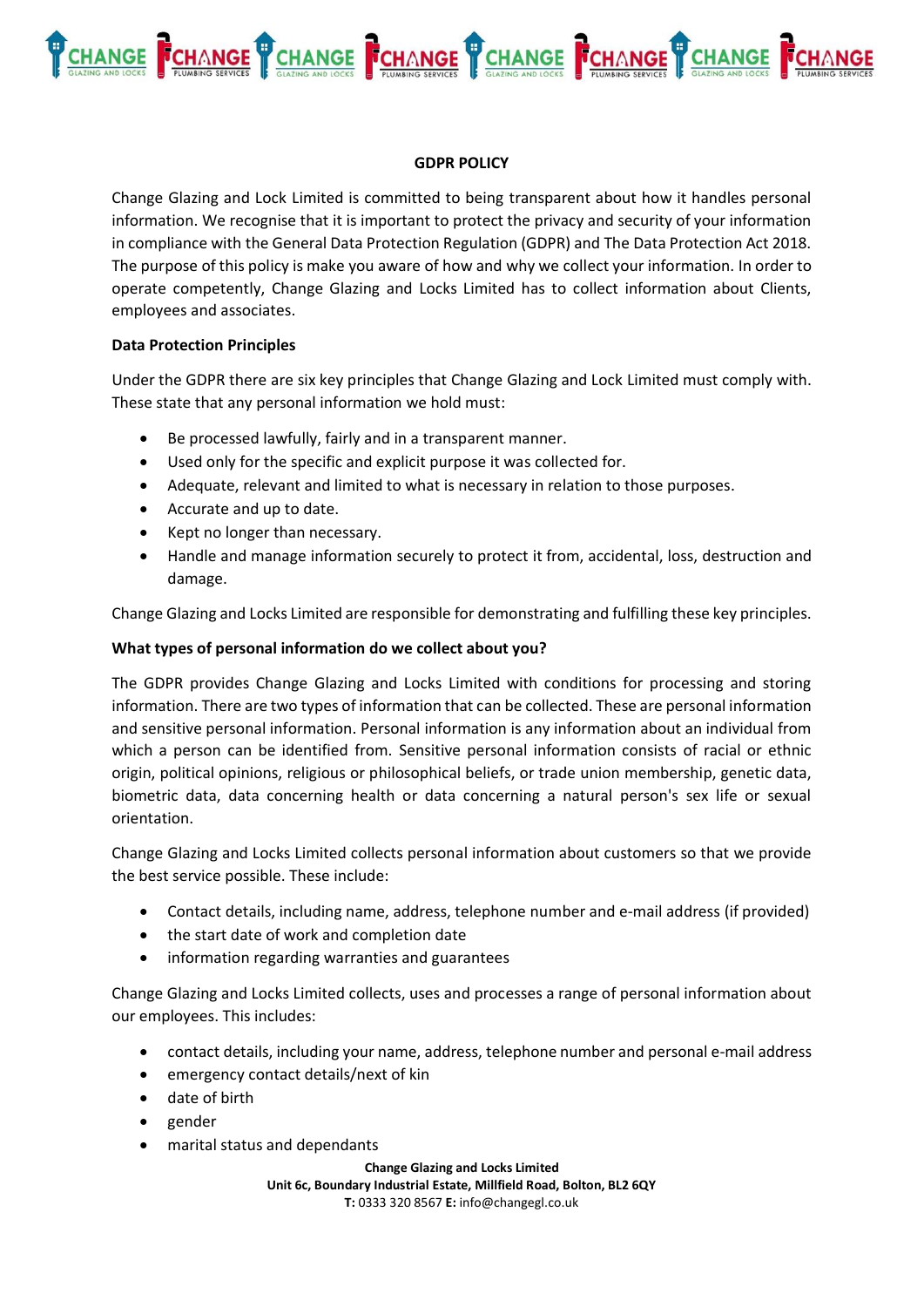

- the start and end dates of employment or engagement
- recruitment records, including personal information included in a CV, any application form, cover letter, interview notes, references, copies of proof of right to work in the UK documentation, copies of qualification certificates, copy of driving licence and other background check documentation
- the terms and conditions of employment or engagement (including job title and working hours), as set out in a job offer letter, employment contract, written statement of employment particulars, casual worker agreement, consultancy agreement, pay review and bonus letters, statements of changes to employment or engagement terms and related correspondence
- details of skills, qualifications, experience and work history, both with previous employers and with the Company
- professional memberships
- salary, entitlement to benefits and pension information
- National Insurance number
- bank account details, payroll records, tax code and tax status information
- any disciplinary, grievance and capability records, including investigation reports, collated evidence, minutes of hearings and appeal hearings, warning letters, performance improvement plans and related correspondence
- appraisals, including appraisal forms, performance reviews and ratings, targets and objectives set
- training records
- timesheets
- annual leave and other leave records, including details of the types of and reasons for leave being taken and related correspondence
- any termination of employment or engagement documentation, including resignation letters, dismissal letters, redundancy letters, minutes of meetings, settlement agreements and related correspondence
- information about the use of our IT systems, including usage of telephones, e-mail and the Internet
- photographs*.*

### **Under the GDPR, individuals have:**

• **The right to access**

This means that individuals have the right to request access to their personal data and to ask how their data is used by the company after it has been gathered. The company must provide a copy of the personal data, free of charge and in electronic format if requested.

### • **The right to be forgotten**

If consumers are no longer customers, or if they withdraw their consent from a company to use their personal data, then they have the right to have their data deleted.

• **The right to be informed**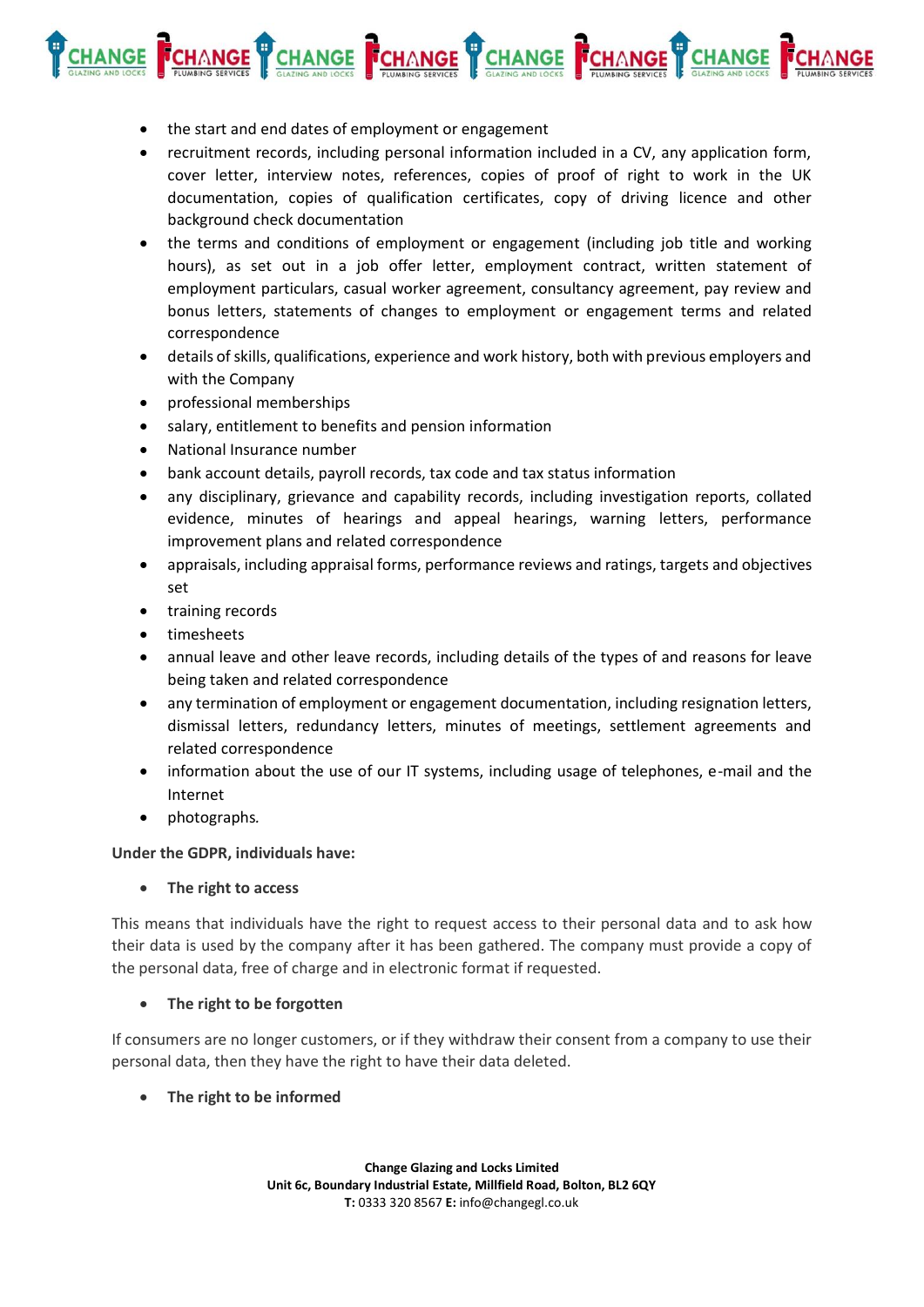

This covers any gathering of data by companies, and individuals must be informed before data is gathered. Consumers have to opt in for their data to be gathered, and consent must be freely given rather than implied.

# • **The right to have information corrected**

This ensures that individuals can have their data updated if it is out of date or incomplete or incorrect.

# • **The right to restrict processing**

Individuals can request that their data is not used for processing. Their record can remain in place, but not be used.

# • **The right to object**

This includes the right of individuals to stop the processing of their data for direct marketing. There are no exemptions to this rule, and any processing must stop as soon as the request is received. In addition, this right must be made clear to individuals at the very start of any communication.

# • **The right to be notified**

If there has been a data breach which compromises an individual's personal data, the individual has a right to be informed within 72 hours of first having become aware of the breach.

# **How do we collect your personal information?**

Change Glazing and Locks limited collect customer information when we are contacted directly, via telephone, email, social media (Facebook) or through our websites enquiry page [\(www.changegl.co.uk\)](http://www.changegl.co.uk/).

We may collect your personal information for the following purposes:

# • **Access and use of our website**

When entering our website or using our online enquiry form, we will record information necessary to provide you with access for the operation of our website to comply with legal requirements.

# • **Responding to your enquiry and request for information**

When you contact us (online or offline) with a request for information about a product or service, we will collect the necessary information to fulfil the request so that we can provide you with the correct support and be able to contact you. For example, we will collect your name and contact information, details about your enquiry/ request, quotations and invoicing and client feedback information. We hold this information for administrative purposes, product guarantees and to maintain our relationship with you.

### • **Contacting tenants of our clients and suppliers**

In association with our clients or suppliers, they may also provide us with any contact information that is needed to fulfil our services (such as names, addresses or telephone number) for purposes such as our services, quotation, invoicing, delivery and product guarantee.

As a company we collect information about our employees from our recruitment process, either directly from themselves or via an employment agency.

> **Change Glazing and Locks Limited Unit 6c, Boundary Industrial Estate, Millfield Road, Bolton, BL2 6QY T:** 0333 320 8567 **E:** info@changegl.co.uk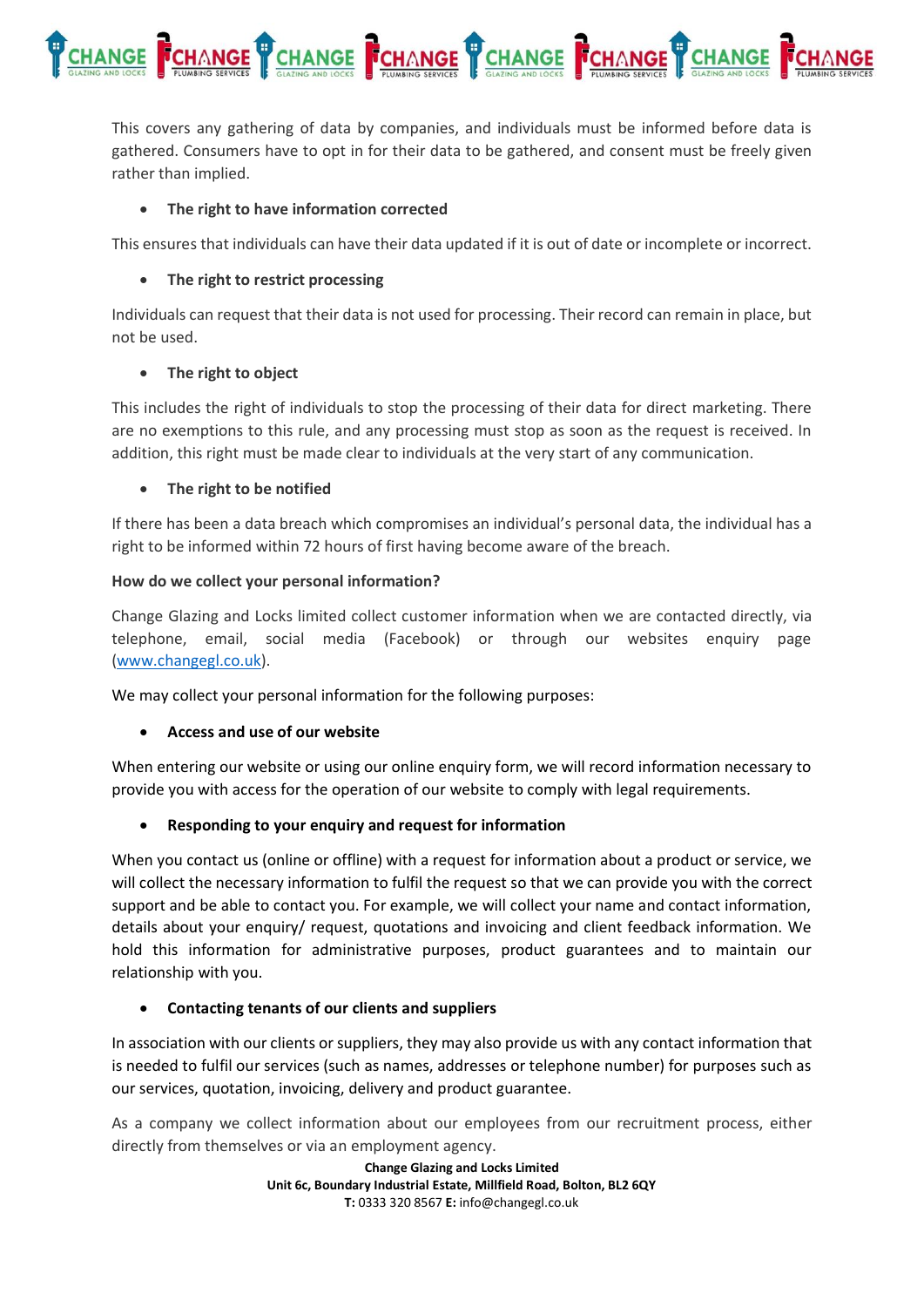

### **Storing Personal Information**

We store your personal information in connection with an enquiry, quotation, invoicing and product guarantee to provide you with the services requested, we do this because it is essential for the agreement made with you. We will not keep hold of any personal information longer than necessary to fulfil the purposes for which it is intended. Under the GDPR you have the right to request access, change or update your personal information at any time. Any information is stored via our Customer Relationship Management (CRM) system, through a third party (bigchangeapps).

#### **Sharing of Personal Information**

At Change Glazing and Locks Limited, we would like to make you aware that in certain circumstances personal information may be released to government organisations or Change Glazing and Locks Limited legal representatives should we need to recover costs or we feel the local law is being broken. We may also share your personal information to protect the rights of our employees, clients and suppliers.

#### **Change of purpose**

We will only use your personal information for the purpose for which we have collected it. If we need to use your personal information for other purposes, we will notify you and provide you with any information needed.

#### **Who has access to your personal information?**

Your personal information may be shared internally within Change Glazing and Locks Limited. This includes technicians/ engineers, office administrators and managers. We use a third-party IT service platform (bigchangeapps) who store your personal information. For our employees we have external HR support (solutions for HR).

### **How does Change Glazing and Locks limited protect your personal information?**

We have put security measures in place to protect your personal information. All computers are password protected, any paperwork (such as quotes or invoices) are kept locked away in the office. These are destroyed when no longer needed. In addition, we limit access to your personal information to our employees and other third parties (e.g. IT service platform or suppliers) who have a business need to know in order to perform their job duties and responsibilities. When your personal information is shared with third- party providers, we require them to take technical and organisational security to protect your personal information and to treat it confidentially. We only allow them to process your information for specified purposes and we do not allow them to use them for their purposes. At Change Glazing and Locks Limited if we have a suspected data security breach we will inform the Information Commissioners Office (ICO) within 72 hours. We will work alongside our thirdparty service platform (bigchangeapps) to prevent this from happening.

### **How long does Change Glazing and Locks Limited keep your personal information?**

We will only retain your information for as long as necessary to fulfil the purposes for which it is intended (e.g. some of our products come with a 10-year insurance backed guarantee, so we will hold your information of this length of time).